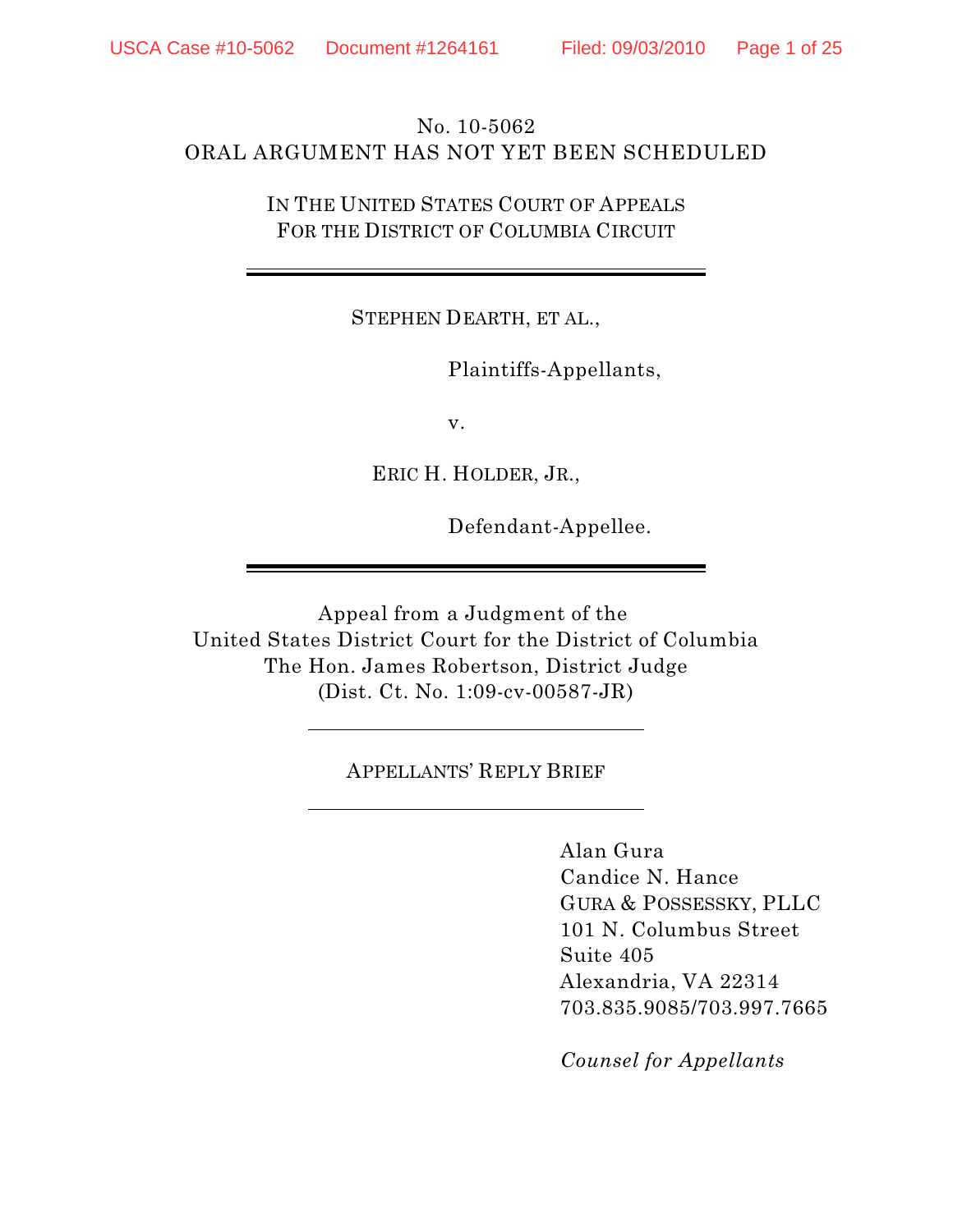# TABLE OF CONTENTS

|      |                                                                                                | $\mathbf{1}$                                                                                                                                                    |  |
|------|------------------------------------------------------------------------------------------------|-----------------------------------------------------------------------------------------------------------------------------------------------------------------|--|
|      |                                                                                                | $\mathbf{1}$                                                                                                                                                    |  |
|      |                                                                                                |                                                                                                                                                                 |  |
| I.   |                                                                                                | Dearth's Injury-In-Fact Is The Inability To Exercise His                                                                                                        |  |
| II.  |                                                                                                |                                                                                                                                                                 |  |
| III. | Dearth Possesses The Requisite Present Intent To Engage                                        |                                                                                                                                                                 |  |
| IV.  | But For A Credible Threat Of Prosecution, Dearth Would<br>Be Able To Exercise His Rights<br>11 |                                                                                                                                                                 |  |
| V.   |                                                                                                | SAF Has Both Organizational And Representational<br>$Standing \ldots \ldots \ldots \ldots \ldots \ldots \ldots \ldots \ldots \ldots \ldots \ldots \ldots$<br>14 |  |
|      | $\mathbf{A}$ .                                                                                 | SAF's Expenditure Of Resources Fulfills The Supreme<br>Court's Organizational Standing Requirement 14                                                           |  |
|      | <b>B.</b>                                                                                      | SAF Has Standing To Represent Its Members, One Of                                                                                                               |  |
|      |                                                                                                | 17                                                                                                                                                              |  |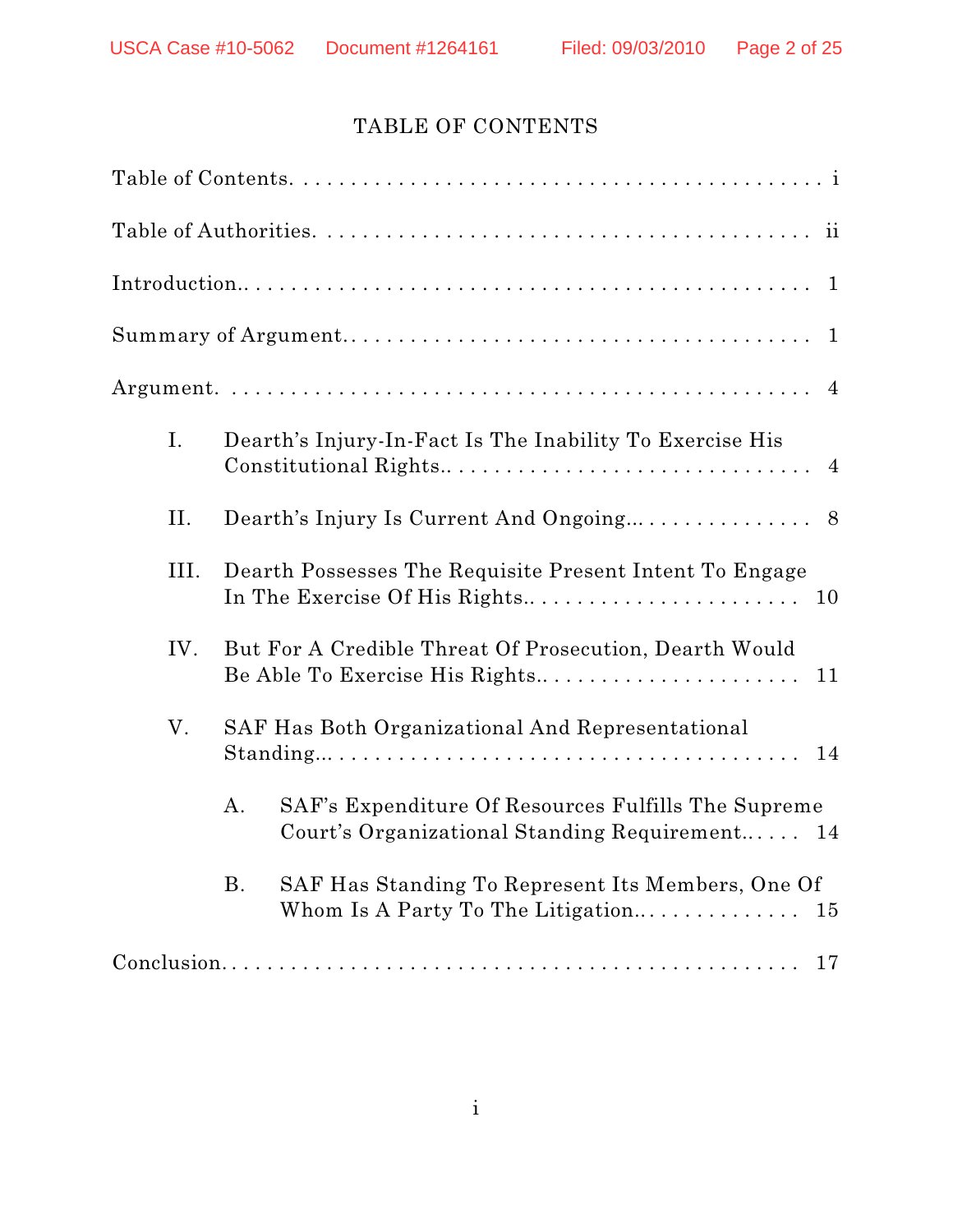# TABLE OF AUTHORITIES

# Cases

| Abigail Alliance For Better Access to<br>Developmental Drugs v. Eschenbach, |
|-----------------------------------------------------------------------------|
|                                                                             |
| *Babbitt v. United Farm Workers,                                            |
|                                                                             |
| Banner v. United States,                                                    |
|                                                                             |
| Carey v. Population Servs. Int'l.                                           |
|                                                                             |
| District of Columbia v. Heller,                                             |
|                                                                             |
| <i>Epperson v. Arkansas,</i>                                                |
|                                                                             |
| Fair Employment Council of Greater Washington, Inc.<br>v. BMC Mktg. Corp.,  |
|                                                                             |
| Golden v. Zwickler,                                                         |
|                                                                             |
| Griswold v. Connecticut,                                                    |
|                                                                             |

\*Cases upon which we chiefly rely are marked with an asterisk.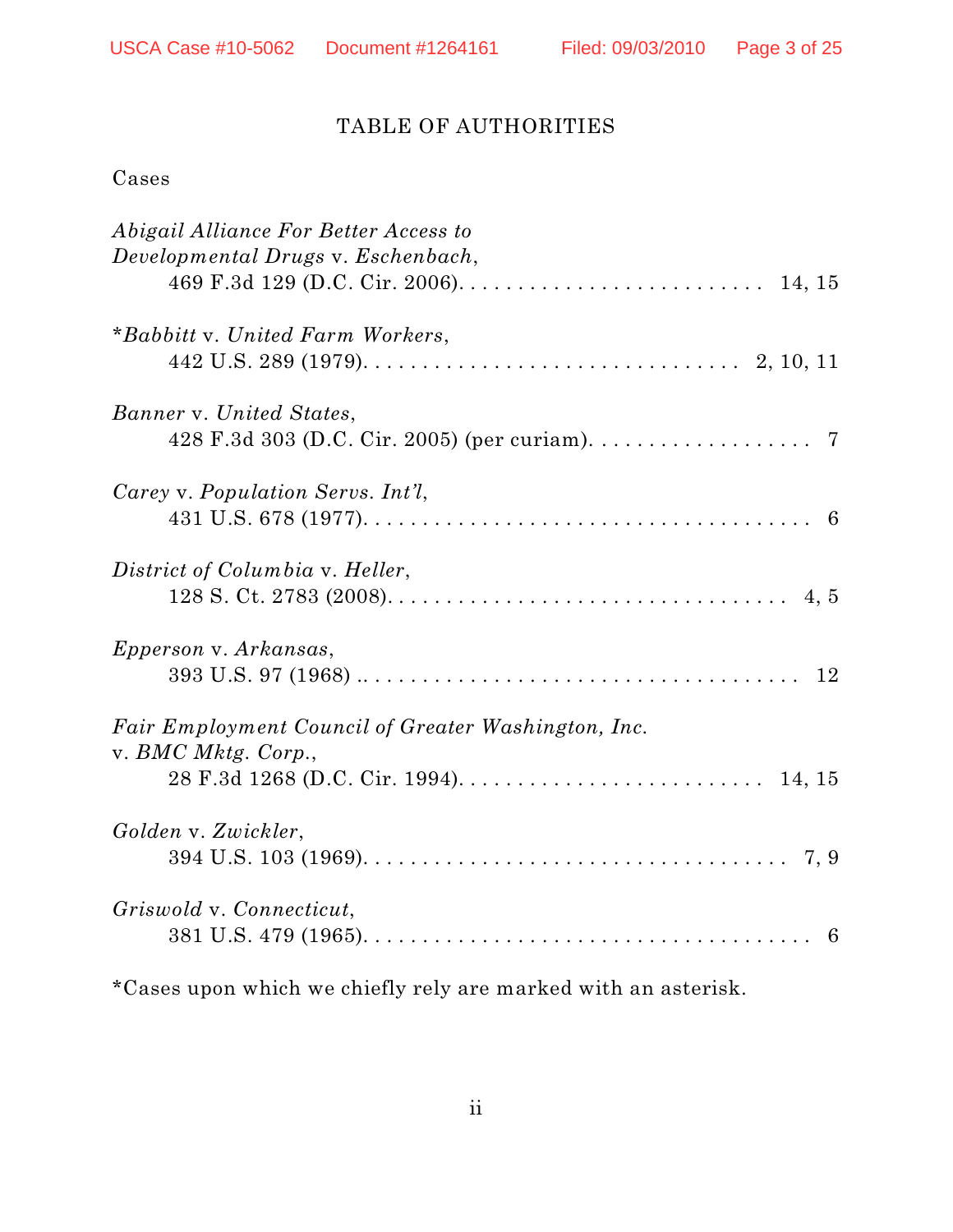| Haase v. Sessions,                                                                               |
|--------------------------------------------------------------------------------------------------|
| *Havens Realty Corp. v. Coleman,                                                                 |
| Lujan v. Defenders of Wildlife,                                                                  |
| McDonald v. City of Chicago,                                                                     |
| *Medimmune, Inc. v. Genentech, Inc.,                                                             |
| <i>Reliable Consultants, Inc. v. Earle,</i>                                                      |
| Richmond Newspapers v. Virginia,                                                                 |
| Spann v. Colonial Village, Inc.,                                                                 |
| United Food & Commercial Workers Union Local 751<br>v. Brown Group, Inc., 517 U.S. 544 (1996) 16 |
| United States v. Marzzarella,<br>2010 U.S. App. LEXIS 15655 (3d Cir. July 29, 2010). 5           |
| Virginia v. Am. Booksellers Ass'n,                                                               |
| Williams v. Morgan,                                                                              |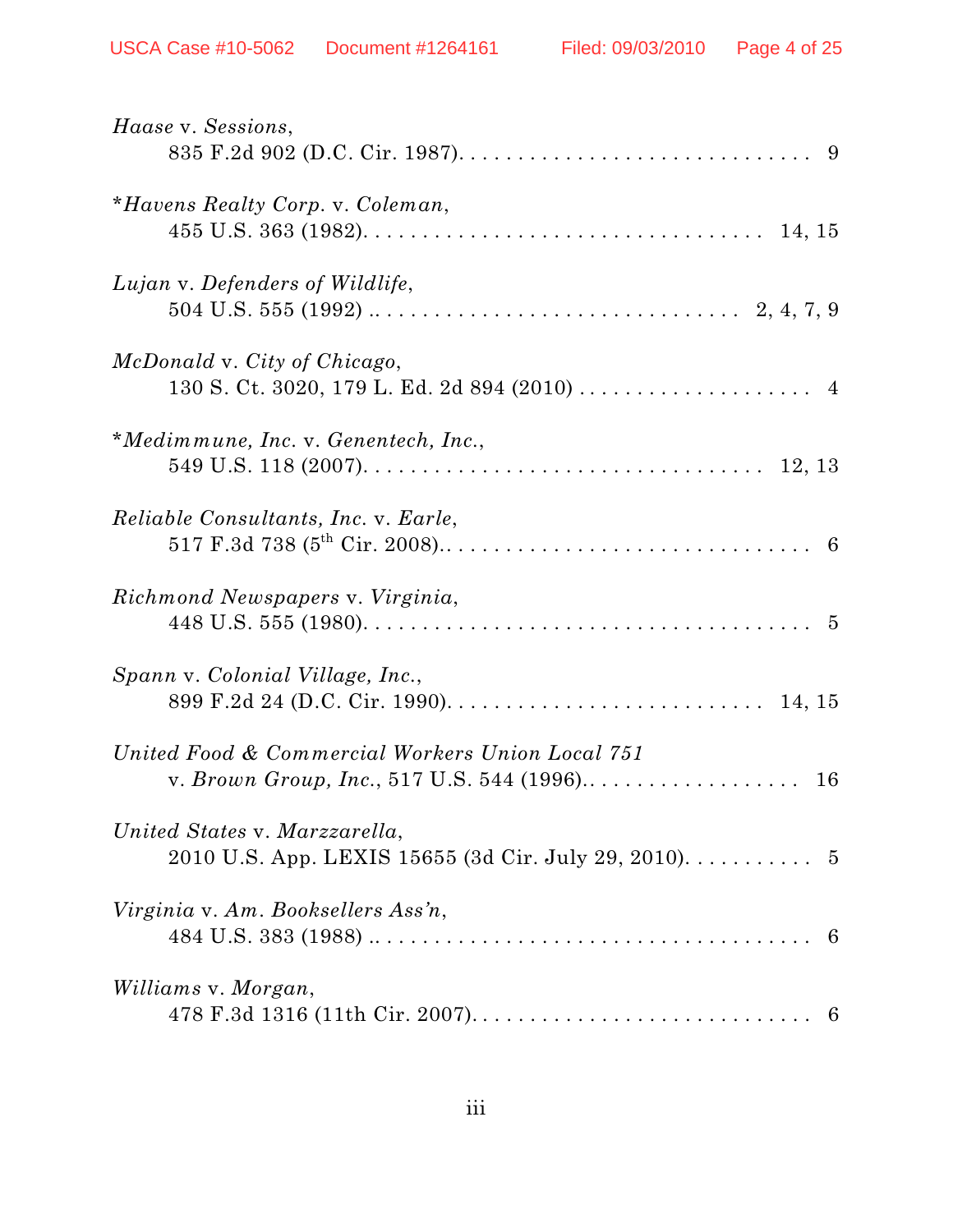| <b>Constitutional Provisions</b>       |  |
|----------------------------------------|--|
|                                        |  |
| Statutes, Regulations, and Court Rules |  |
|                                        |  |
|                                        |  |
|                                        |  |
| <b>Other Authorities</b>               |  |
| THE WRITINGS OF THOMAS JEFFERSON       |  |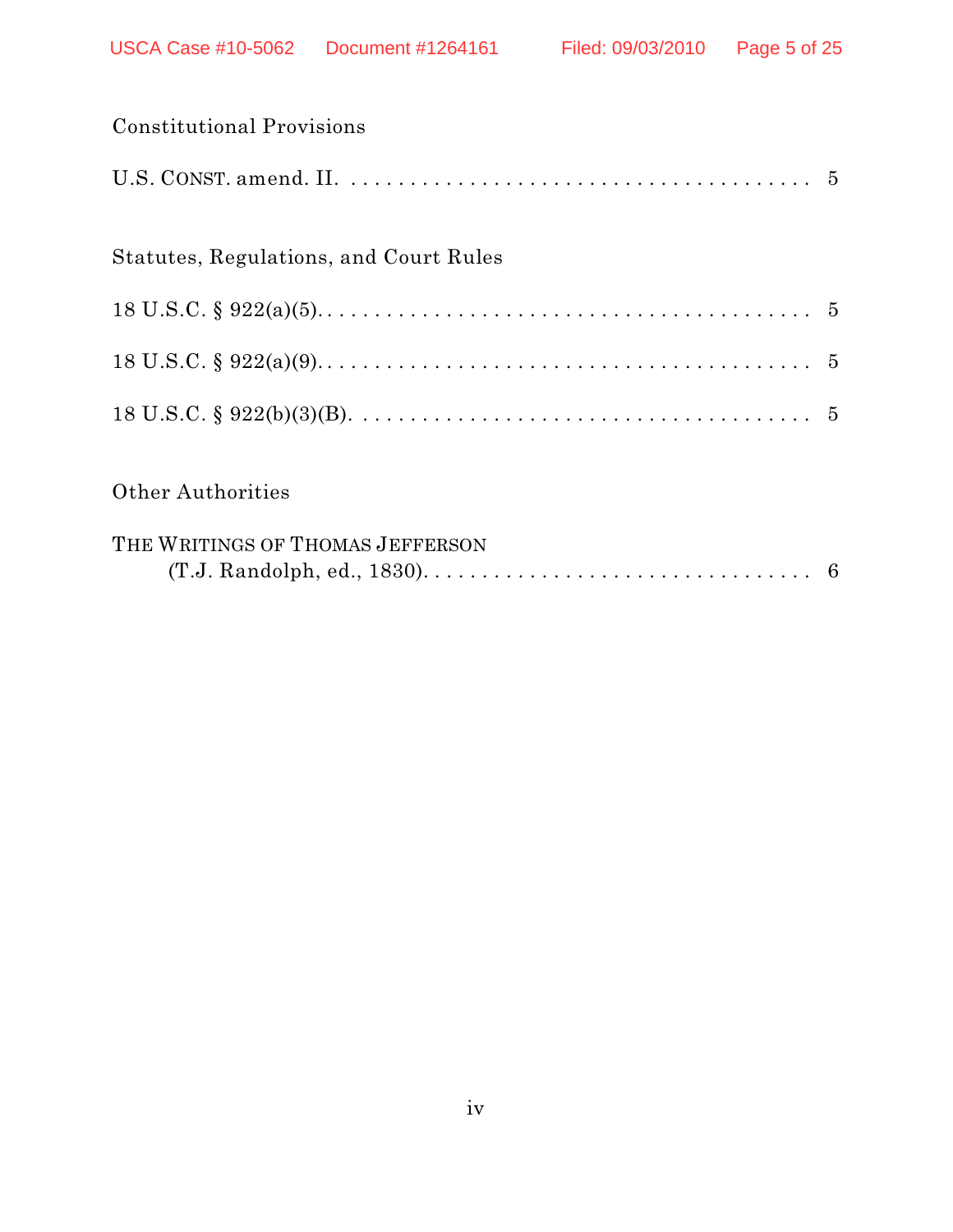### APPELLANTS' REPLY BRIEF

### INTRODUCTION

The government opens its brief by seeking to defend its laws on the merits, but the only issue in this appeal is Plaintiffs-Appellants' standing. Plaintiffs would welcome the opportunity to respond to the government's contentions in the forum where these contentions should have first been raised—the District Court, to which this case should be remanded for such proceedings.

### SUMMARY OF ARGUMENT

Both Stephen Dearth and the Second Amendment Foundation ("SAF") have suffered actual and ongoing impairment of their constitutional rights as a consequence of government action—specifically, the prohibition of the acquisition of firearms by American citizens residing abroad, violating the Second Amendment right to bear arms, the Fifth Amendment right of international travel, and Fifth Amendment equal protection principles. These injuries give Plaintiffs standing to pursue their claims in this case.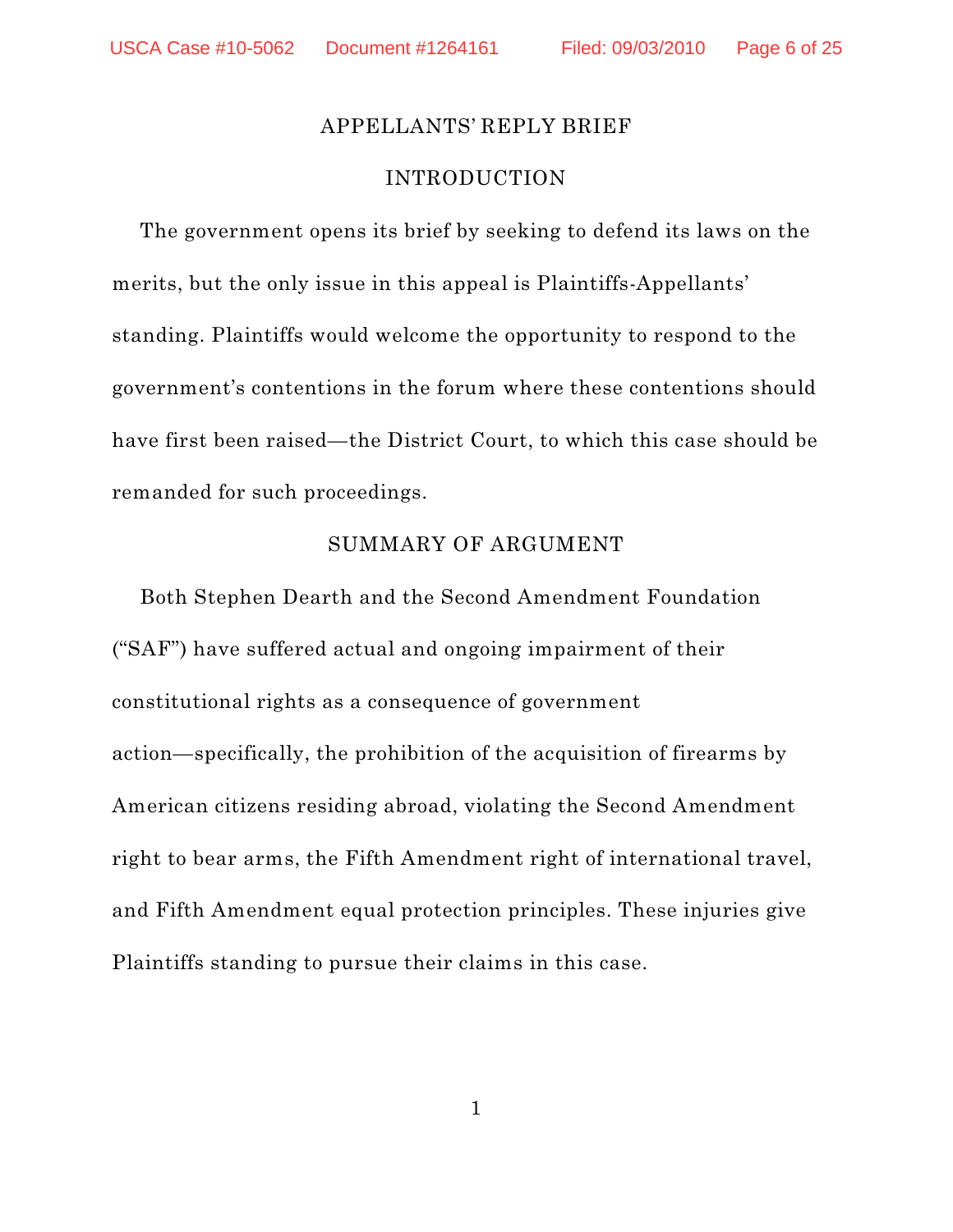To establish an injury-in-fact, a party must show it has a legally protected interest which is "concrete and particularized" and "'actual or imminent, not 'conjectural' or 'hypothetical.'" *Lujan* v. *Defenders of Wildlife*, 504 U.S. 555, 560 (1992) (citations omitted). Where an injury occurs prior to enforcement of the regulation causing the injury, one must show a credible threat of prosecution under the regulation. *Babbitt* v. *United Farm Workers*, 442 U.S. 289, 298 (1979).

This Stephen Dearth has done. His legally protected right to possess a firearm for lawful purposes has been suppressed by excessive governmental regulation. Dearth presently and continuously wishes to exercise his Second Amendment right, JA 15, ¶ 11, and could do so but for the government's interference, JA 17, ¶ 19. The chilling of Dearth's right is ongoing, as the government is unlikely to repeal its regulations without judicial intervention.

These laws are routinely enforced, as evidenced by two cancelled firearms transactions in which Dearth was engaged because he could not truthfully supply an in-country residence, as requested by the required government form. *Id.* at ¶¶ 17-18; JA 18, ¶¶ 22-23. Under the current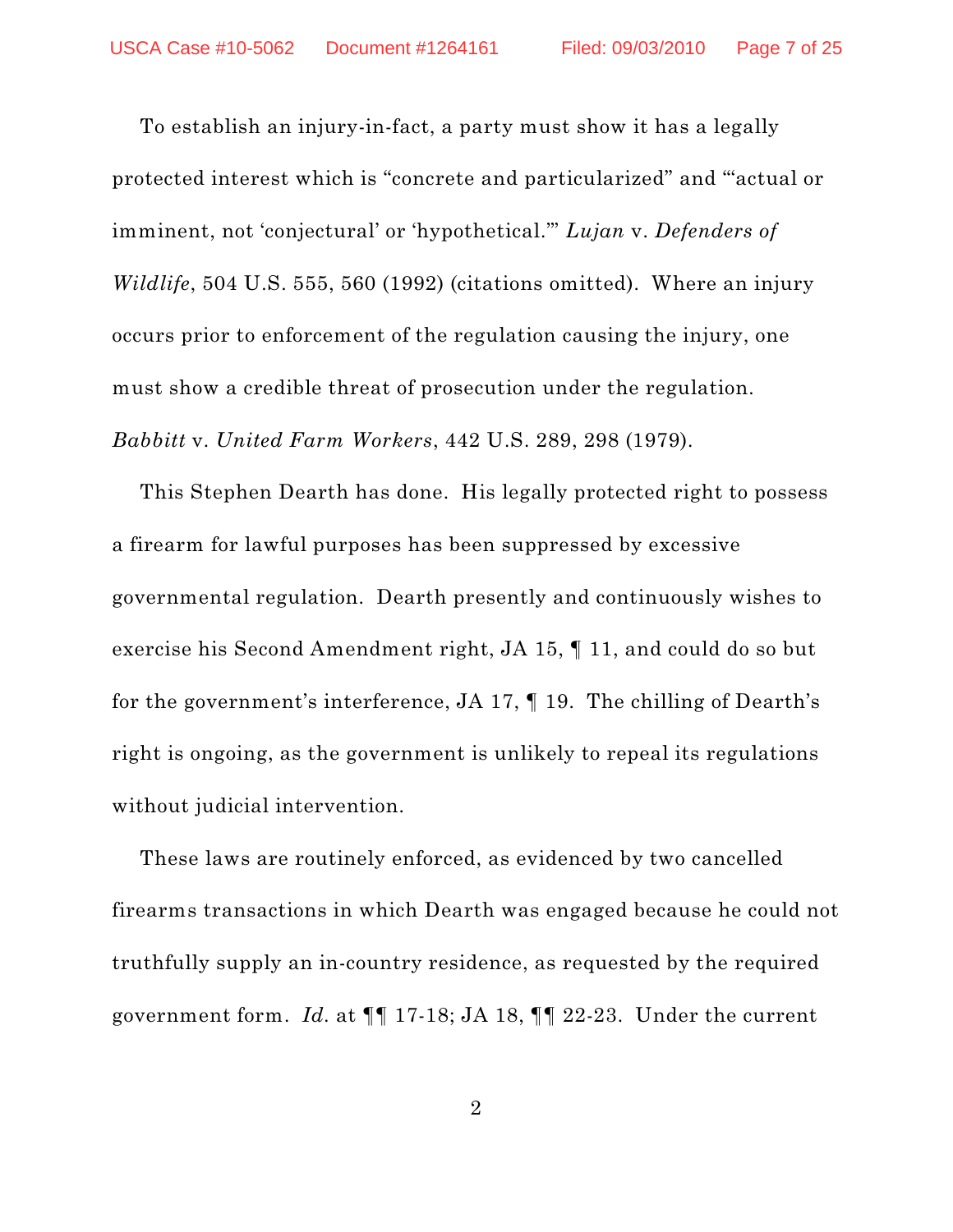scheme, the only way for Dearth to exercise his rights is to violate the regulations, for which he faces a very credible threat of prosecution. This the law does not require, and cannot tolerate, for the exercise of a fundamental right. Accordingly, Dearth has met the Supreme Court's criteria for pre-enforcement standing.

Dearth has also demonstrated an actual injury-in-fact, in that his firearm purchase attempts were denied pursuant to the laws here at issue. The government cannot wash its hands of involvement in those denials by claiming these denials were made by private parties. The sellers were compelled to enforce federal law.

SAF likewise has standing. The resources it must expend—financial, administrative, and otherwise—to answer questions from its members and the general public regarding these firearms regulations, and to educate about the impact of the laws is no slight cost. The Supreme Court has routinely found such expenditures provide grounds for organizational standing. Further, SAF has representational standing because its members, among them Dearth, have standing to pursue their rights, the rights implicated are at the core of SAF's mission, and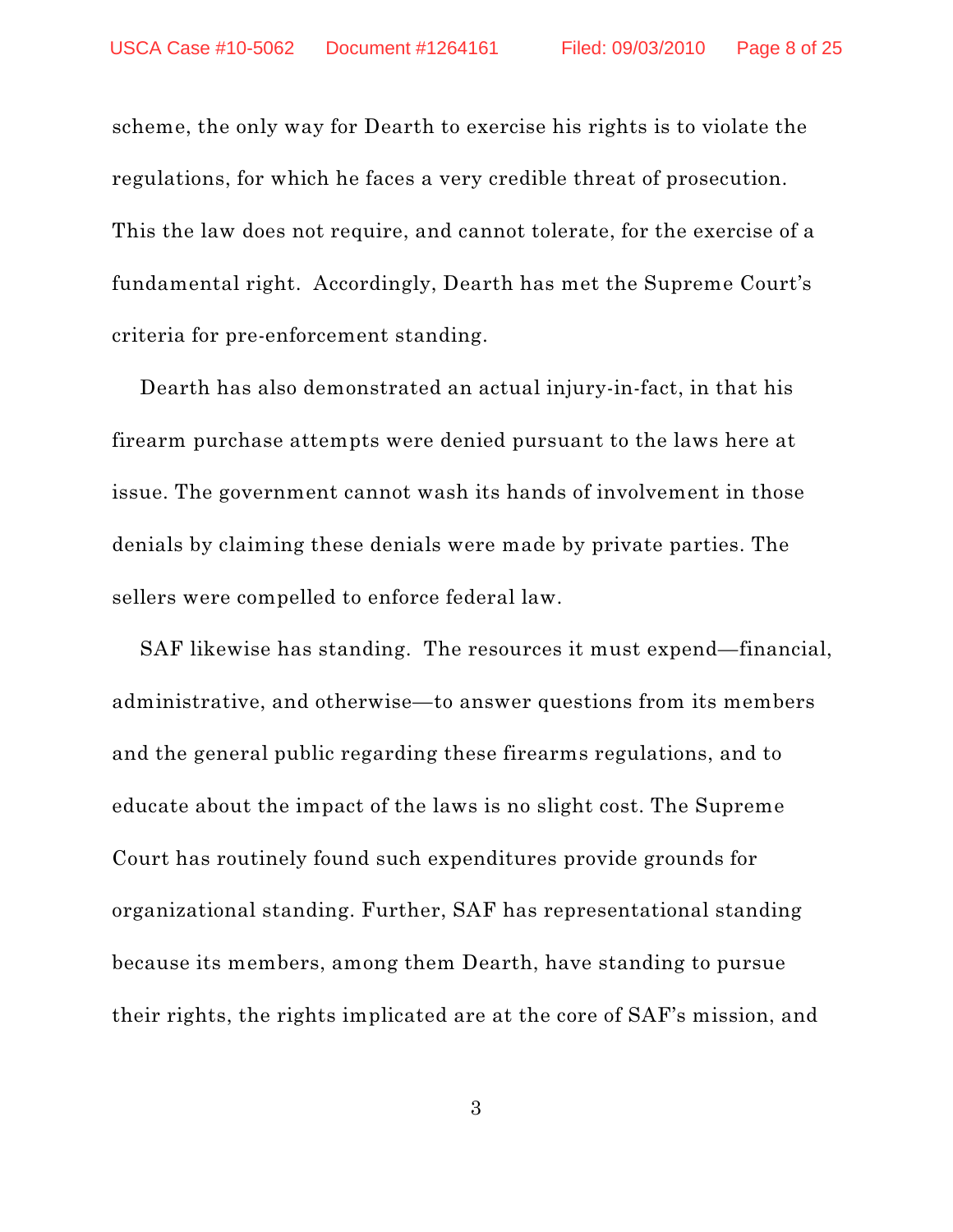the assertion of these rights and the requested relief does not require individual members' participation.

## ARGUMENT

# I. Dearth's Injury-In-Fact Is The Inability To Exercise His Constitutional Rights.

Dearth has experienced an actual, concrete injury-in-fact, as required to establish standing in this suit. *See Lujan*, 504 U.S. at 560 (citations omitted). His rights are currently and continuously being suppressed by governmental regulation, notwithstanding the government's misidentification of some of these fundamental rights.

American citizens have "the individual right to possess and carry weapons in case of confrontation." *District of Columbia v. Heller*, 128 S. Ct. 2783, 2797 (2008). This is true regardless of whether citizens actually use the weapons which they have acquired. The right is "fundamental." *McDonald* v. *City of Chicago*, 130 S. Ct. 3020, 179 L. Ed. 2d 894, 921 (2010) (majority op.) & 938 (THOMAS, J., concurring). It is not "in any manner dependent upon [the Constitution] for its existence." *Heller*, 128 S. Ct. at 2797. It is, in fact, a right that predates the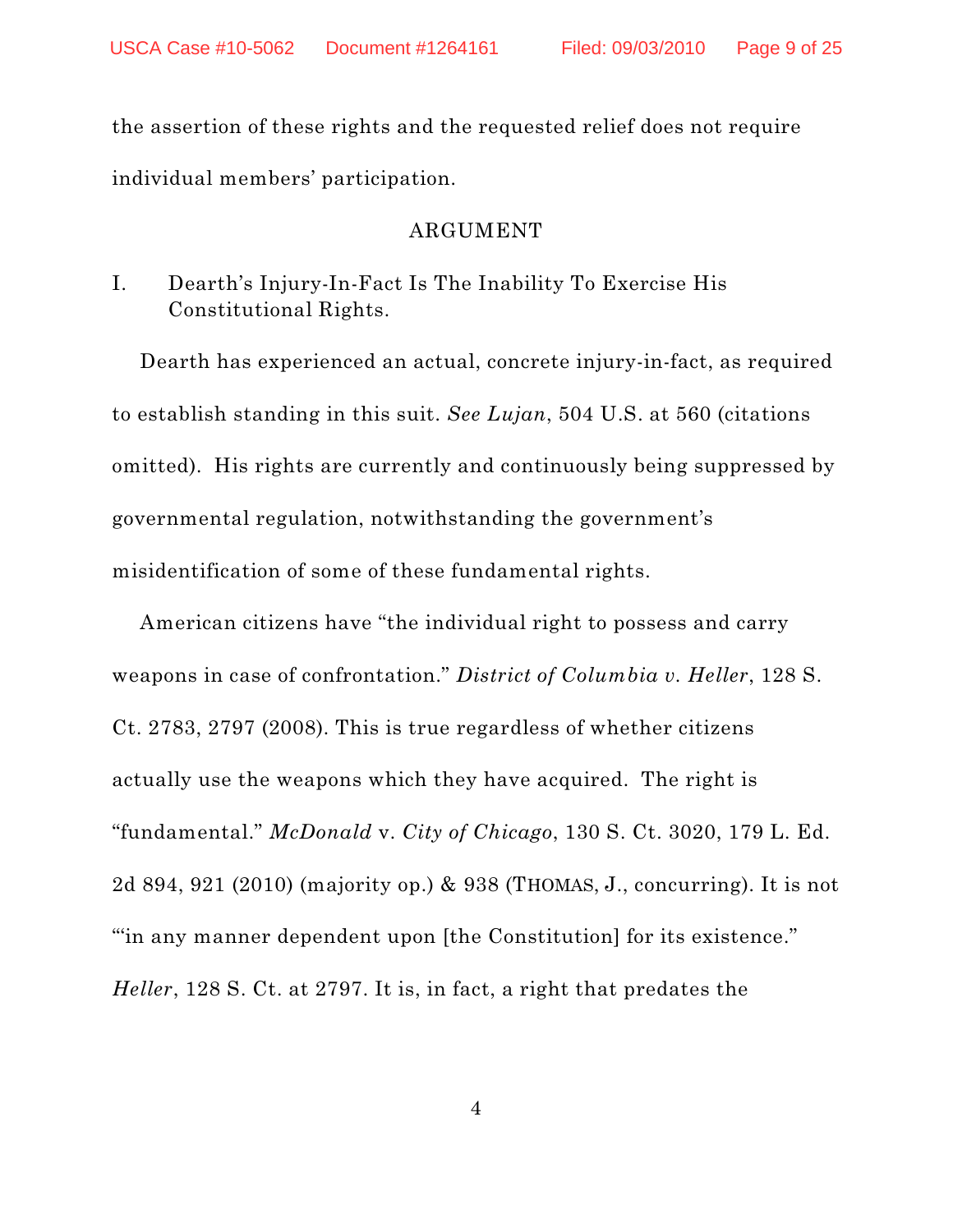Constitution, one which the Constitution commands "shall not be infringed." *Id.*; U.S. CONST. amend. II.

Despite the government's claims to the contrary, this fundamental right that Dearth asserts—and has been hindered from exercising—is the right to possess a gun for these lawful purposes, including for selfdefense and, as the federal law here provides, for sport. *See* 18 U.S.C.  $\S 922(a)(5)$ , (a)(9), (b)(3)(B).

Of course, even if Dearth were merely claiming "a right to purchase firearms," Appellee's Br. 26, that would plainly state a claim. The cases are clear: when the Constitution protects the right to possess something, it protects the right to buy and sell that article.

[C]ertain unarticulated rights are implicit in enumerated guarantees . . . fundamental rights, even though not expressly guaranteed, have been recognized by the Court as indispensable to the enjoyment of rights explicitly defined.

*Richmond Newspapers* v. *Virginia*, 448 U.S. 555, 579-80 (1980).

A complete ban on gun commerce "would be untenable under *Heller*." *United States* v. *Marzzarella*, 2010 U.S. App. LEXIS 15655 at \*15 n.8 (3d Cir. July 29, 2010). The federal government can no more ban the complete sale of protected guns than it can ban the sale of protected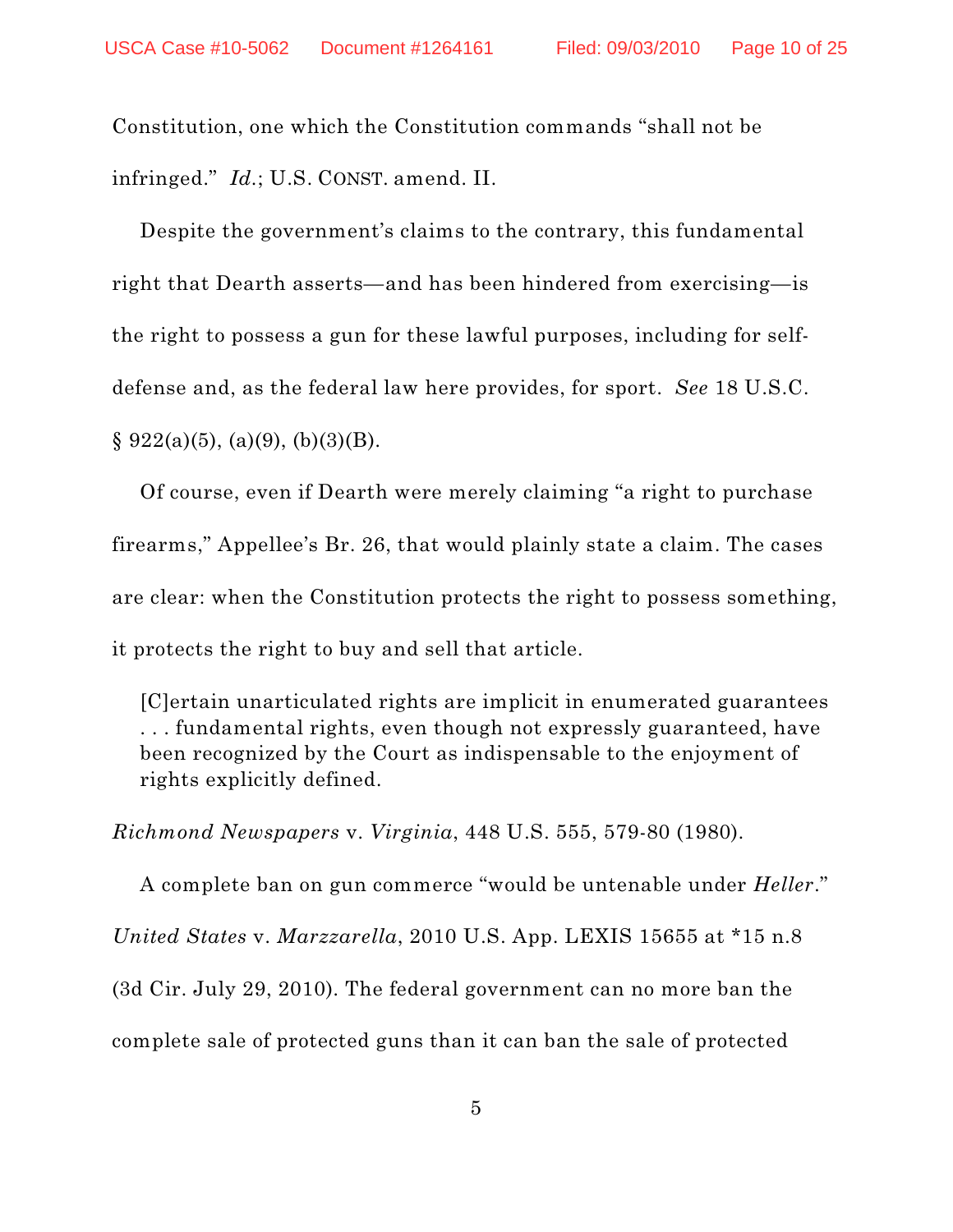books, *Virginia* v. *Am. Booksellers Ass'n*, 484 U.S. 383, 393 (1988); contraceptives, *Carey* v. *Population Servs. Int'l*, 431 U.S. 678 (1977); *Griswold* v. *Connecticut*, 381 U.S. 479 (1965), or perhaps even the sale of sex toys, *Reliable Consultants, Inc.* v. *Earle*, 517 F.3d 738 (5th Cir. 2008); *but see Williams* v. *Morgan*, 478 F.3d 1316 (11th Cir. 2007). "Our citizens have always been free to make, *vend* and export arms. It is the constant occupation and livelihood of some of them." 3 THE WRITINGS OF THOMAS JEFFERSON 230 (T.J. Randolph, ed., 1830) (emphasis added).

An individual's exercise of the Second Amendment right is almost always effectuated by the purchase or transfer of a commerciallymanufactured arm (as opposed to its home manufacture). Dearth suffers ongoing injury because he cannot acquire new weapons, unless for sport, despite the government's rather arbitrary allowance for him to possess any weapons previously acquired.<sup>1</sup> This injury is tangible and extends to

The government also mistakenly asserts that Dearth is claiming 1 standing based upon the threat of prosecution as his injury-in-fact, namely his fear of providing false residency information on the governmentally required forms for the purchase of a firearm. Appellee's Br. 18, 32. The government claims that the conduct affected by its regulation somehow centers around this speech. But Dearth is not claiming a right to provide a false statement, nor is Dearth's injury and basis for standing an impairment of his statement of residency, but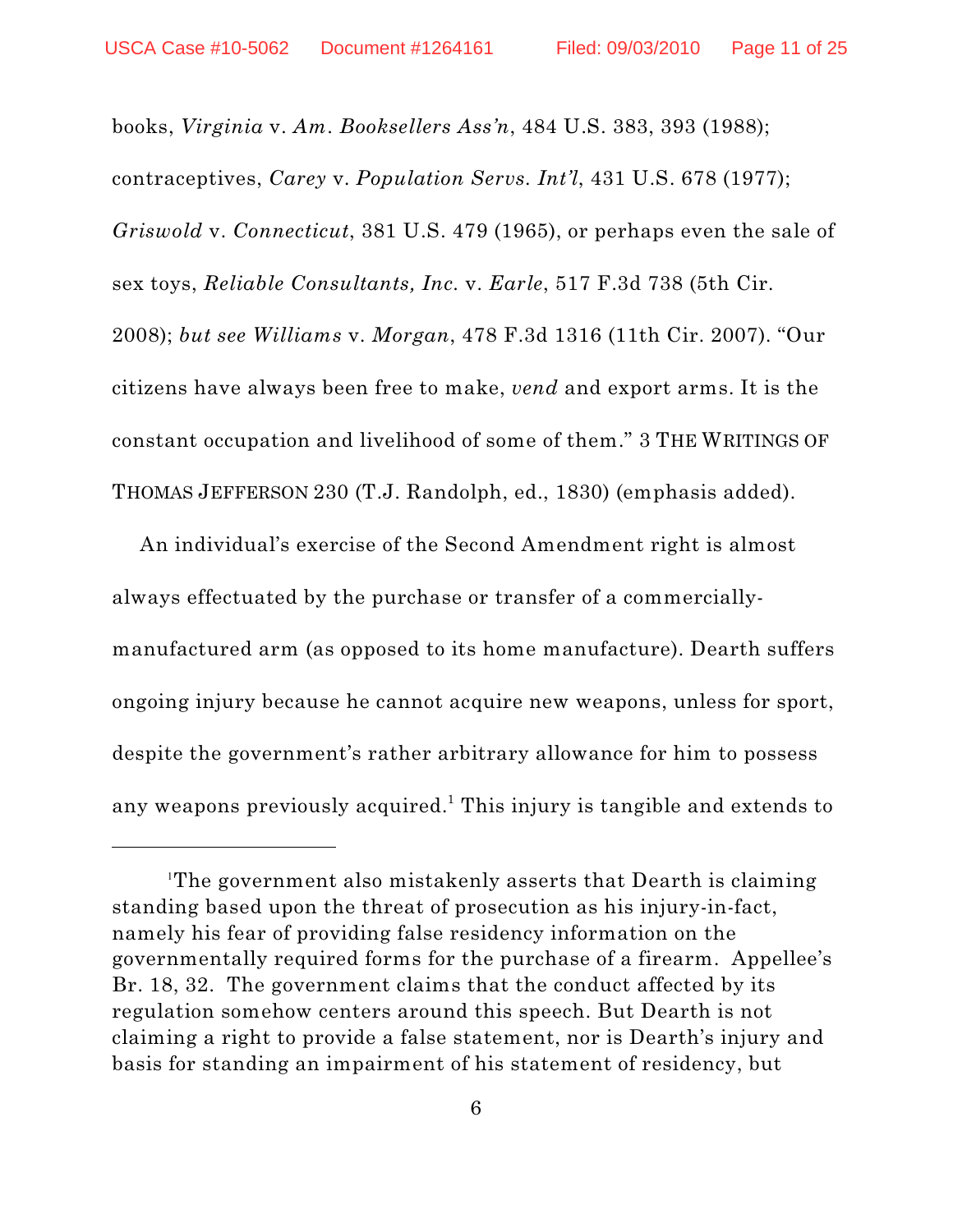the present day, having both the "immediacy and reality" required by the Supreme Court. *See Golden* v. *Zwickler*, 394 U.S. 103, 109 (1969). It is not a speculative, "some day" injury. *See Lujan*, 504 U.S. at 564.

Dearth also asserts that the laws impose unconstitutional conditions, in forcing him to choose between his Second Amendment right, and his fundamental Fifth Amendment right of international travel. *Kent* v. *Dulles*, 357 U.S. 116 (1958). The expatriate classification does not withstand equal protection scrutiny given that these are fundamental rights. *Banner* v. *United States*, 428 F.3d 303, 307 (D.C. Cir. 2005) (per curiam).

Moreover, the injury Dearth asserts is not a "generally available grievance about government." *See* Appellee's Br. 26; *Lujan*, 504 U.S. at 573-74. One could dismiss any civil rights lawsuit under such a characterization. The government does not dispute—nor could it—that the challenged laws apply to Dearth, specifically, and have had the impact of altering his conduct, and continue to impact his conduct.

rather his ability to exercise his Second Amendment rights, which he would otherwise be entitled to do as a U.S. resident.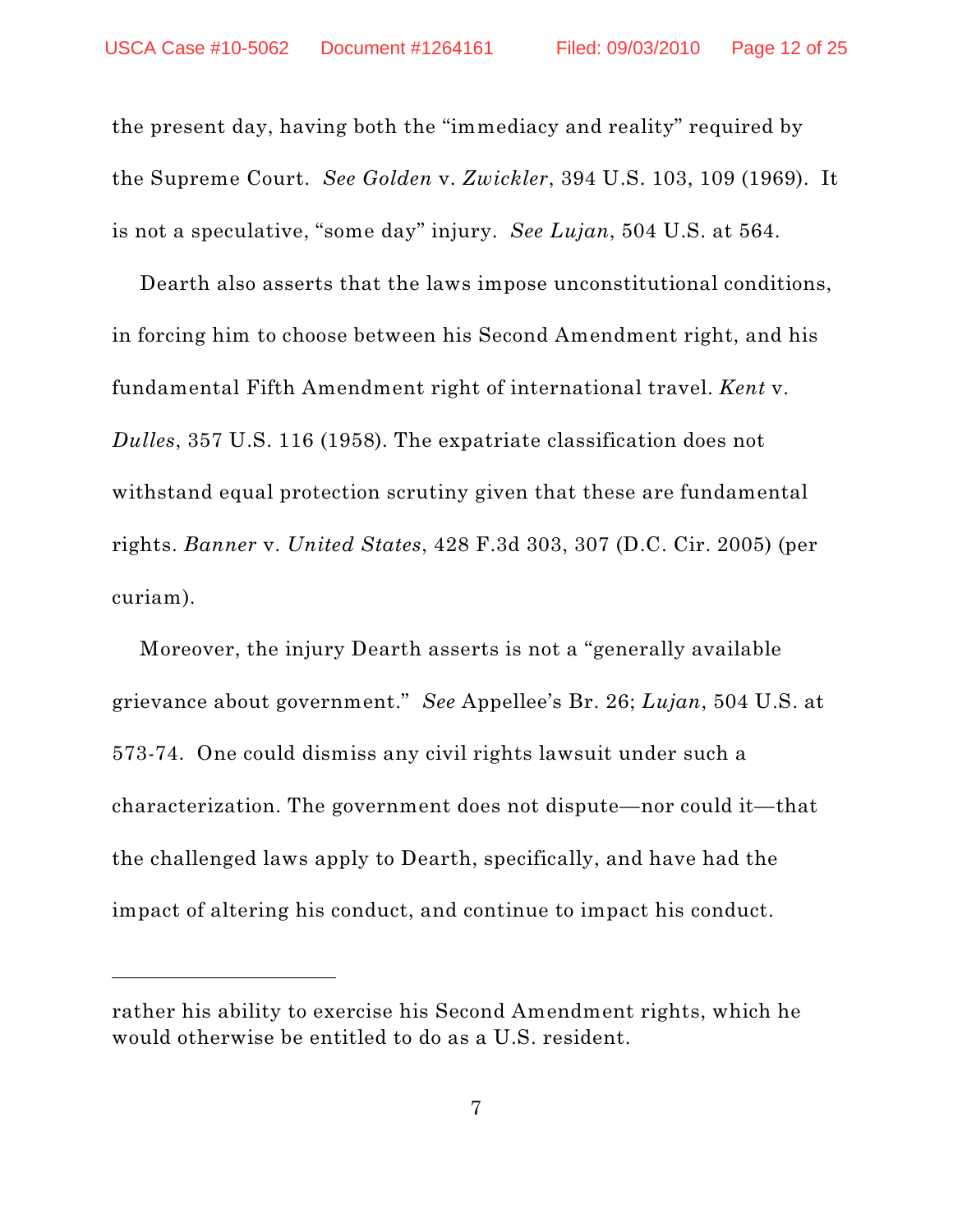Anyone suing the government is, by definition, unhappy with the government for some reason, but that does not mean that *Lujan* bans all lawsuits against the government. This case did not arise because Dearth is unhappy with the government. Dearth is disappointed with his government because he tried to purchase a firearm, and his government interfered with that transaction, and told him that he could not purchase firearms. This very specific and personal interference in Dearth's affairs caused him to seek legal redress, and the Courts are empowered to hear his case.

#### II. Dearth's Injury Is Current And Ongoing.

It is unsurprising, given the government's failure to recognize the scope of Dearth's Second Amendment claim, that it would also deny the occurrence of any current or ongoing injury. However, the ongoing loss of the ability to fully exercise constitutional rights has continuing adverse effects and is not a mere past injury. The effects of these laws are not frozen in one moment of time, similar to an ongoing injury from the suppression of speech rights even though the government's denial of those rights occurs at one discrete, past point in time.

8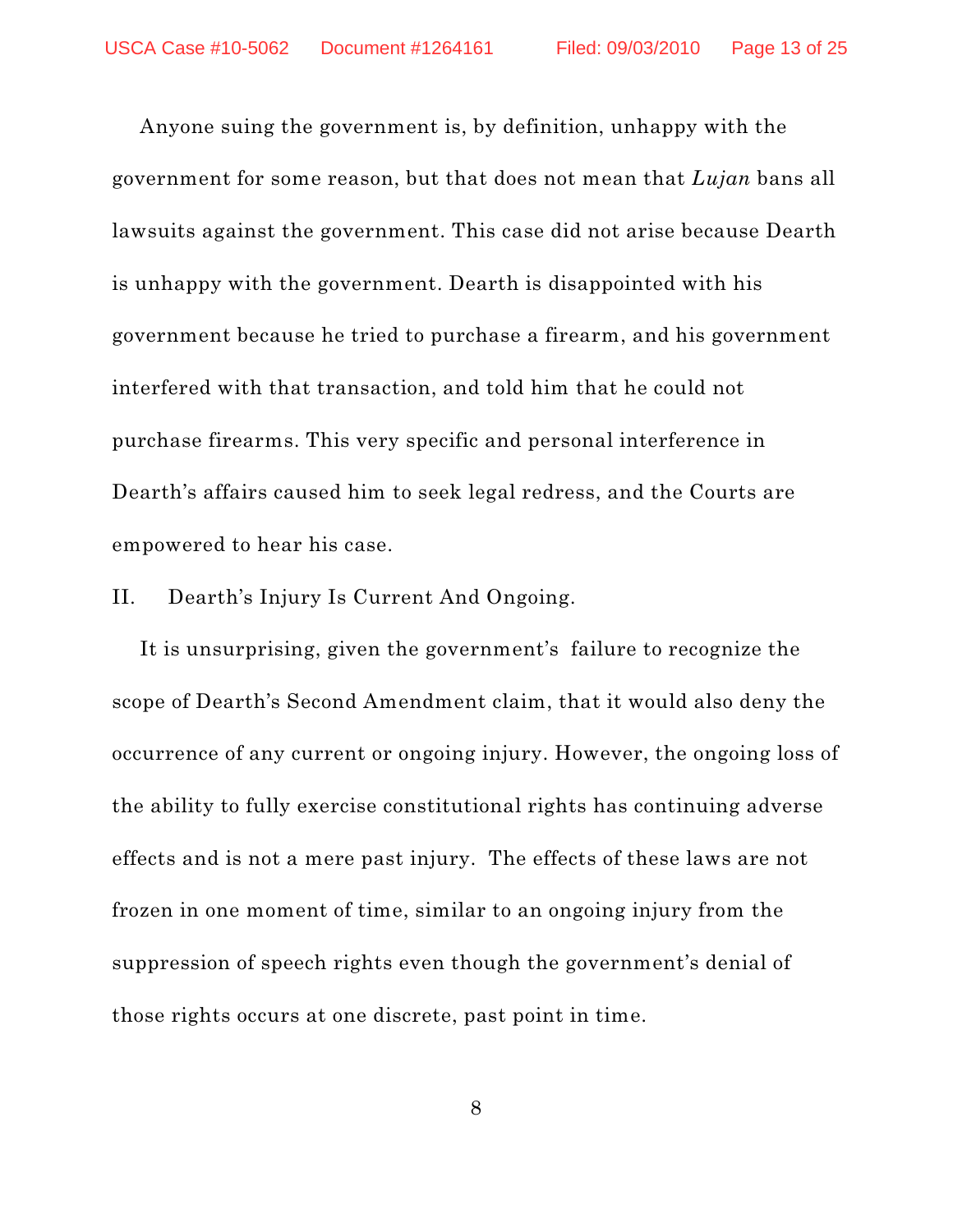The cases cited by the government to conclude there is no present injury are inapposite. In *Golden* v. *Zwickler*, 394 U.S. 103, 109 (1969), the inability to distribute election literature about a politician was not an injury-in-fact because it "was neither real nor immediate" that the candidate would be involved in another campaign. However, in that case the ability to exercise the right only occurred at a particular moment in time—during the candidate's run for office. Here, citizens have the right at all times to possess guns for self-defense, sport, and other lawful purposes, assuming no constitutionally sound time, place, or manner restrictions apply. Likewise, the plaintiffs in *Lujan* and *Haase* v. *Sessions*, 835 F.2d 902 (D.C. Cir. 1987), lacked standing because the challenged policies involved travel to foreign lands where the plaintiffs "might one day" visit or return. *Lujan*, 504 U.S. at 564; *Haase*, 835 F.2d at 911.

In the instant case, there is no question that Dearth will return to the United States. *See* JA 15, ¶ 10. It is also not speculative that he will purchase a firearm for his personal possession; this he would have already done were it not for the challenged regulations. *See* JA 15, ¶ 11;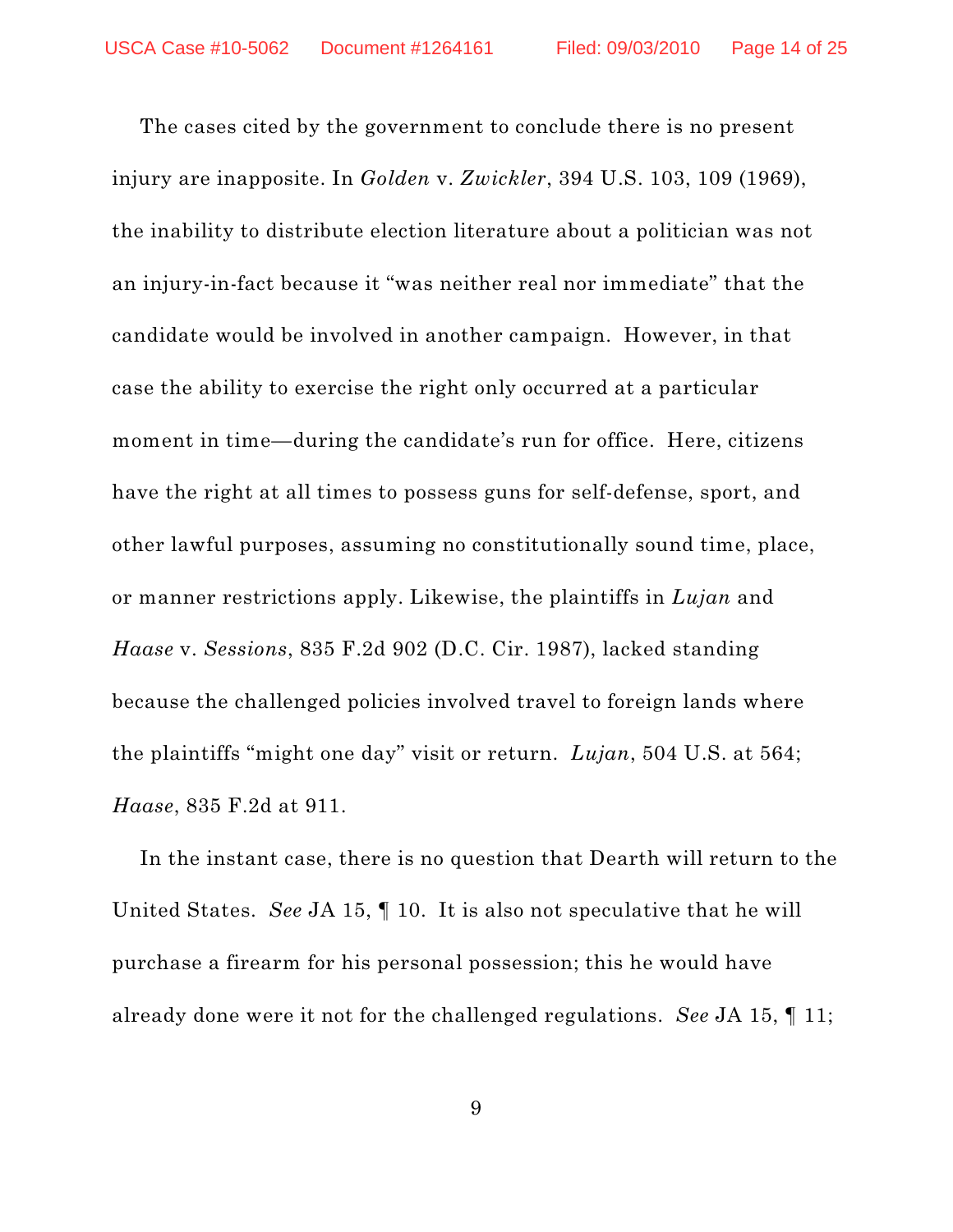JA 18, ¶¶ 22-23. And, as discussed *infra* in section III, standing cannot require Dearth to have perpetual travel plans to the United States nor an appointment with a gun dealer to prove the immediacy and reality of his injury.

III. Dearth Possesses The Requisite Present Intent To Engage In The Exercise Of His Rights.

Dearth presently intends to acquire a gun for lawful purposes, and he would have been able to enjoy this freedom were it not for the government's arbitrary statutes, which prevented him twice from purchasing a firearm. JA 15, ¶ 11; JA 18, ¶¶ 22-23. He also is prepared to again attempt this purchase once the offending regulations are struck down. *See* JA 15, ¶ 11. This is precisely the sort of present intent needed for pre-enforcement challenges, as the Supreme Court described in *Babbitt* v. *United Farm Workers*, 442 U.S. 289 (1979). Like the union representatives in *Babbitt*, Dearth stands ready to exercise his constitutional rights but for the law at issue, a fact sufficient to confirm standing. 442 U.S. at 300. However, unlike the *Babbitt* Court's denial of standing for an injury—denial of access to employer facilities—the occurrence of which was at best conjectural, *id.* at 304, this Court does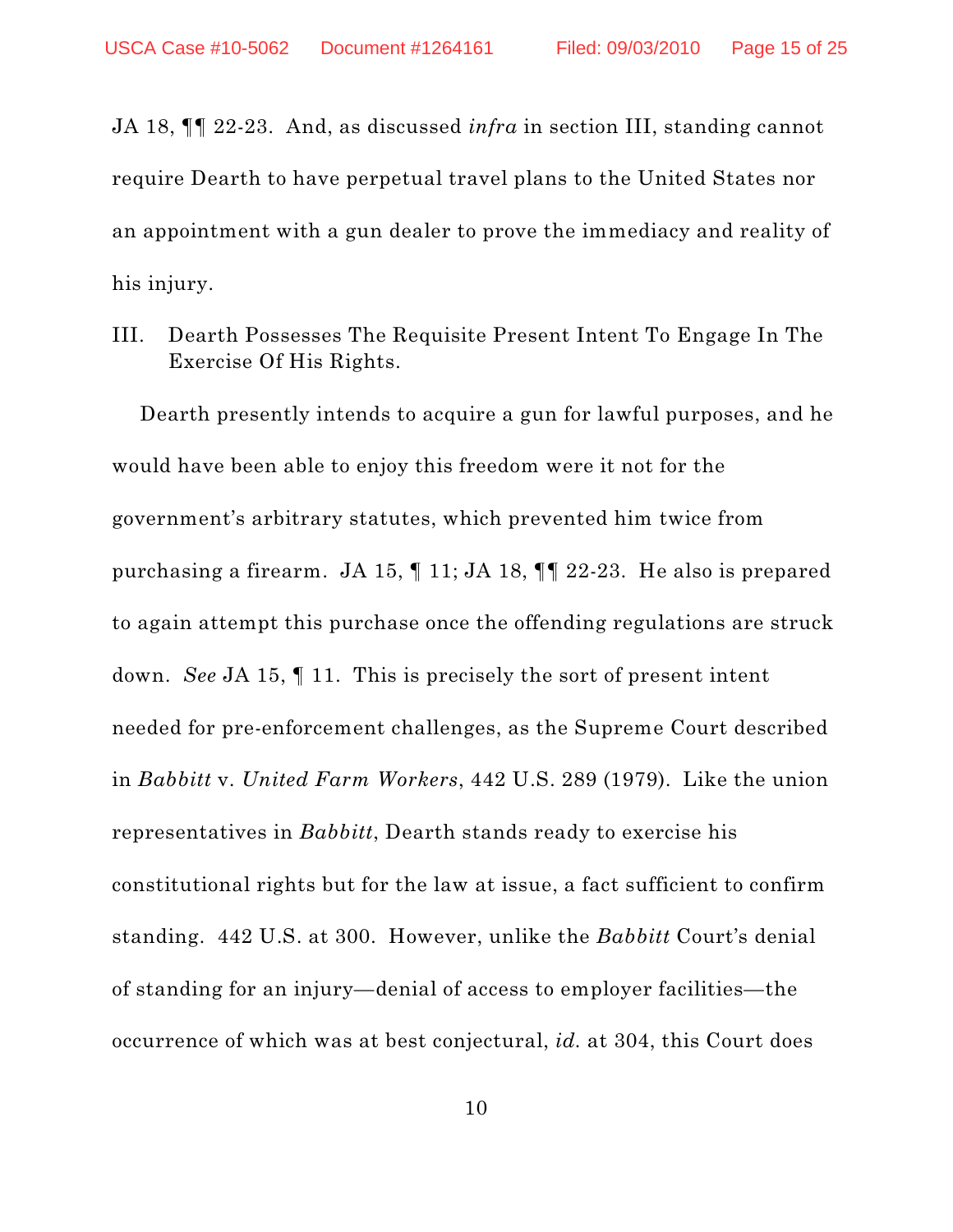not have to guess that Dearth's injury will come to pass. The two-time denial of a firearm purchase has already occurred and will continue to occur unless this law is overturned.

The government's claim that Dearth lacks a present intent because he is not currently in the country and does not have immediate travel plans or specific details about a future firearm purchase does not impact his standing. It would be ridiculous to require Dearth to remain in the United States for the pendency of this litigation simply to prove he presently intends to and will attempt a third gun purchase, even though he knows he cannot succeed under current law. In fact, to put such a requirement on Dearth would violate his Fifth Amendment right to international travel, conditioning his access to the courts on forfeiting that right.

IV. But For A Credible Threat Of Prosecution, Dearth Would Be Able To Exercise His Rights.

Given Dearth's present intent to exercise his constitutional rights, to establish pre-enforcement standing, the Supreme Court requires he show a genuine or credible threat of prosecution preventing this exercise. *Babbitt*, 442 U.S. at 298. Once a threat exists, standing is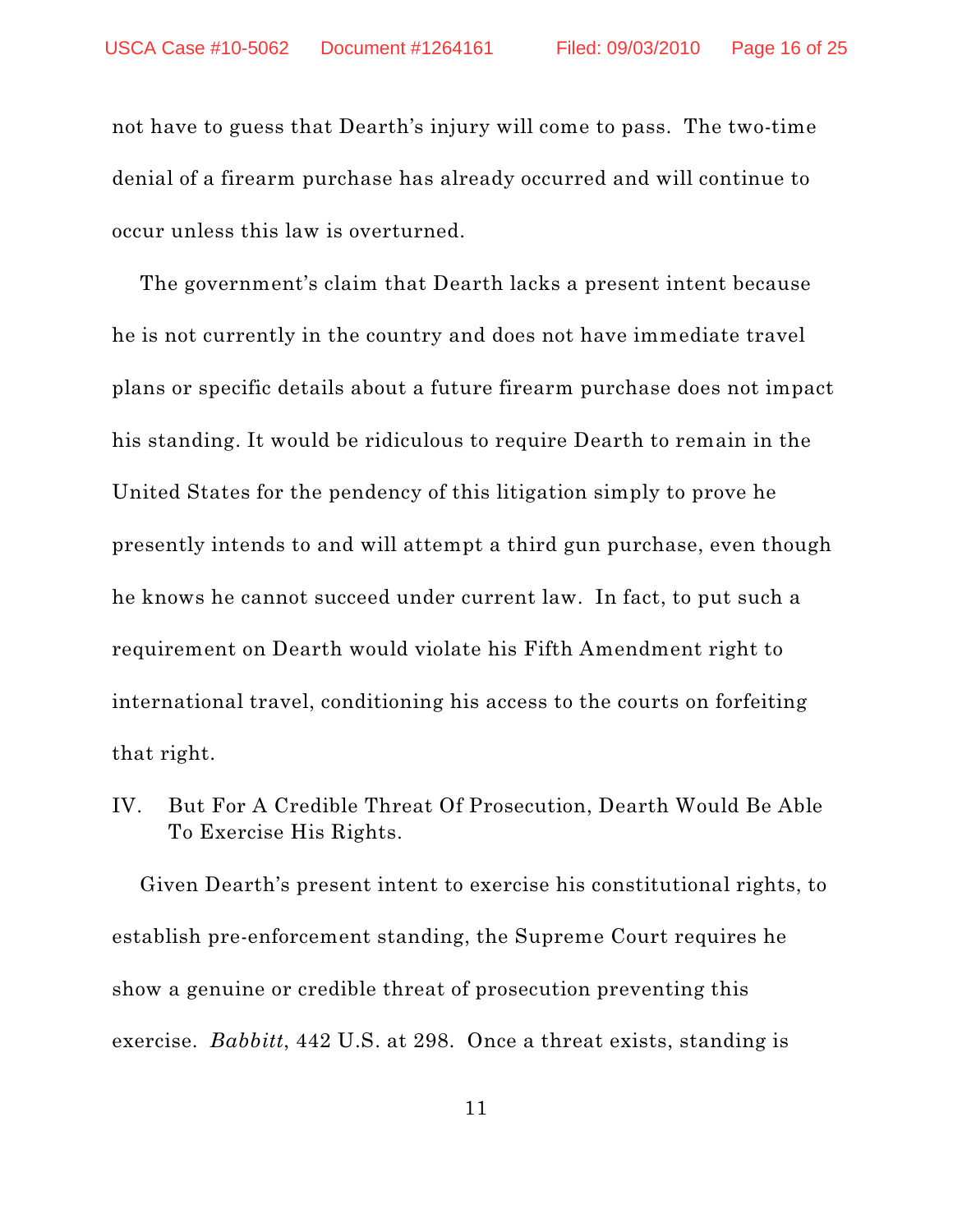established even when the threat is eliminated by coerced compliance on the part of the injured party. *Medimmune, Inc.* v. *Genentech, Inc.*, 549 U.S. 118, 129 (2007). The government agrees that coerced compliance provides an injury-in-fact where the "threat of enforcement is sufficiently concrete to force the plaintiff's abandonment of the proposed conduct." Appellee's Br. 12.

In the instant case, Dearth faced a "literal dilemma" when asked to fill out the residency section of the firearms purchase form: either tell the truth and lose his Second Amendment rights or submit a false statement on a federal document, commit a crime, and be subject to prosecution. *Cf. Epperson* v. *Arkansas*, 393 U.S. 97, 99-100 (1968) (noting a "literal dilemma" sufficient for standing where a teacher had to use a controversial textbook in her classroom to perform her job, but for which doing so would be a crime leading to her dismissal). Dearth's conduct was coerced. He intended to behave one way—purchasing a gun as a U.S. citizen residing out of the country—but was forced to abandon this conduct for fear of criminal sanctions. This shift resulted from current enforcement of the law at issue. Both of Dearth's firearm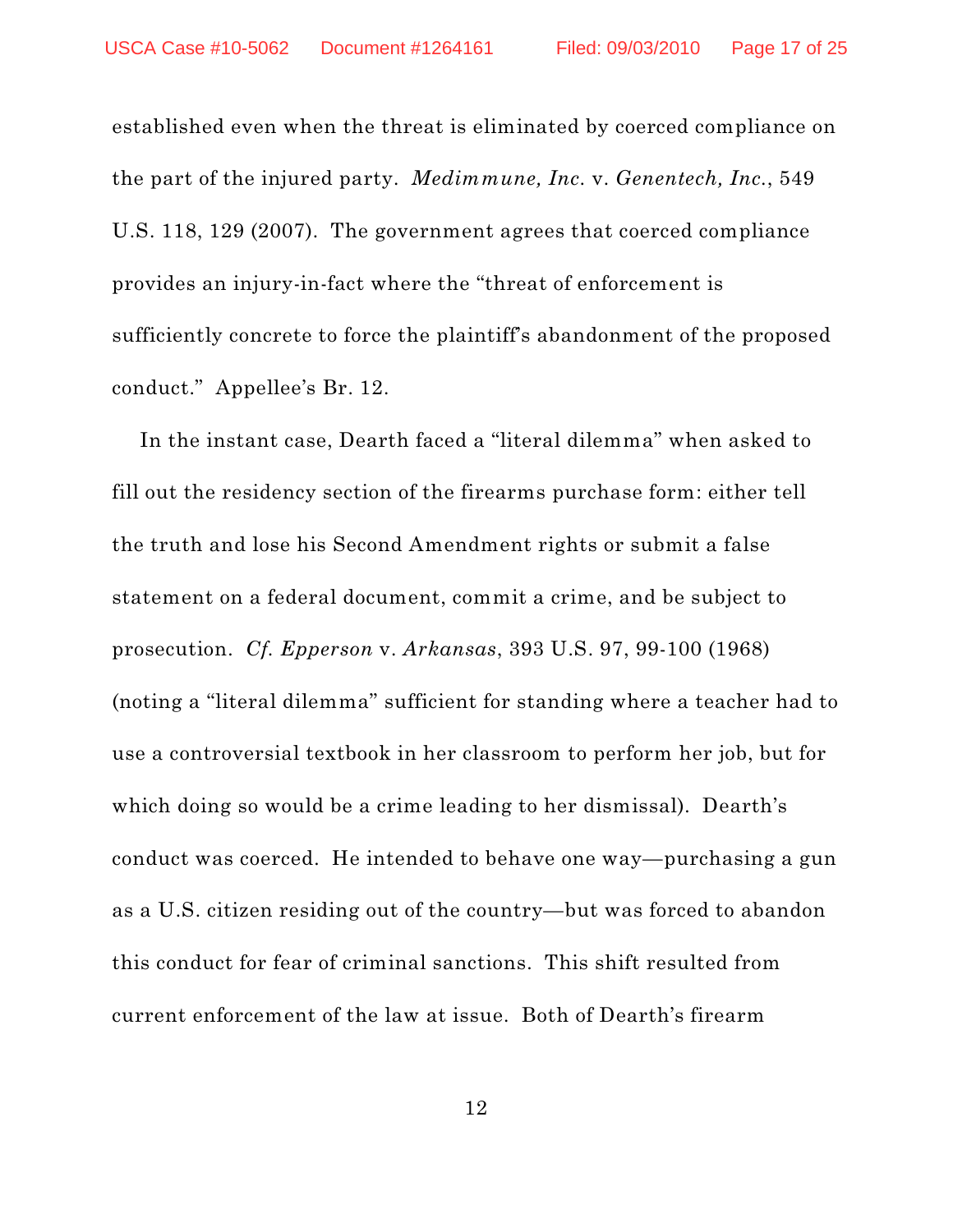purchases were cancelled because he could not meet the residency criteria. JA 18, ¶¶ 22-23. Thus, he was not faced with just prospective enforcement; enforcement actually occurred and caused his injury. $^2$ 

The government asserts that there was no administrative denial of Dearth's rights as a consequence of enforcing these federal laws. However, cancellation of Dearth's multiple gun transactions is just such a denial. The merchants acted as agents of the government responsible for enforcing and carrying out federal policy. Were it not for their application of and compliance with these federal laws, Dearth currently would be possessing another firearm. And were it not for the government's directives, the transactions would have proceeded.

Indeed, under the government's rubric, Dearth could only challenge the law as a criminal defendant. But such behavior is not required to confirm standing. *Medimmune, Inc.*, 549 U.S. at 129 (permitting a plaintiff to challenge a criminal law without first having to "expose

 $^{\text{2}}$  The government contends that the acts necessary to make Dearth's injury happen are within his control. Appellee's Br. 24. However, Dearth's ability to possess a firearm is not within his control precisely because of the government's regulations. Were it not for these laws, he would already be in possession of a firearm because previous attempts to purchase one would have been successful.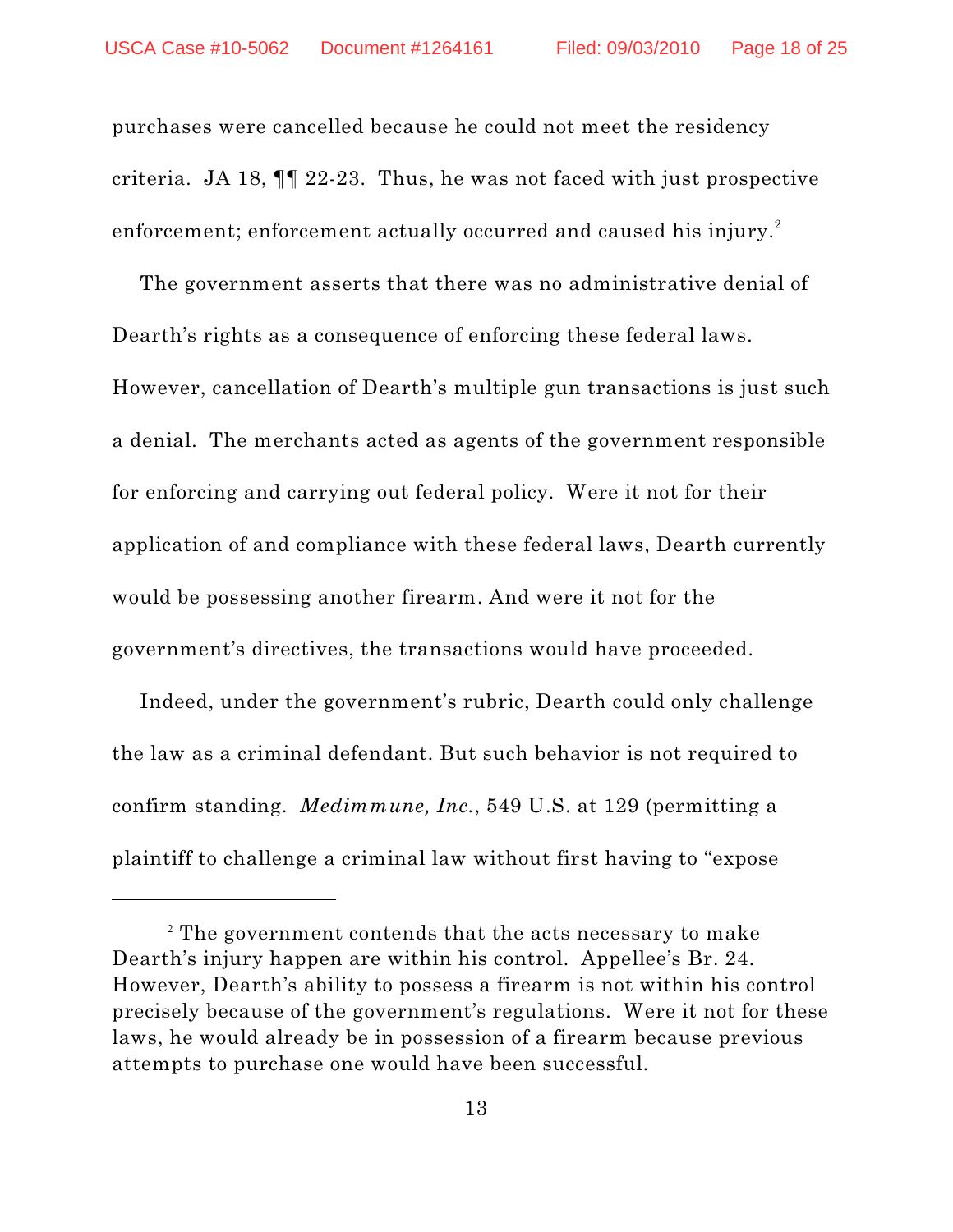himself to liability" via prosecution). Dearth's coerced abandonment of intended conduct resulting from governmental enforcement, and the actual enforcement of the challenged laws resulting in the cancellation of transactions, satisfies both the Supreme Court and this Court's standing criteria.

V. SAF Has Both Organizational And Representational Standing.

A. SAF's Expenditure Of Resources Fulfills The Supreme Court's Organizational Standing Requirement.

SAF possesses the requisite standing to pursue this case. The Supreme Court has found that where government action requires an organization to expend resources to deal with that particular conduct, organizational standing exists. *See, e.g.*, *Havens Realty Corp.* v. *Coleman*, 455 U.S. 363, 379 (1982). This Court has held the same. *See, e.g.*, *Abigail Alliance For Better Access to Developmental Drugs* v. *Eschenbach*, 469 F.3d 129, 132-33 (D.C. Cir. 2006); *Fair Employment Council of Greater Washington, Inc.* v. *BMC Mktg. Corp.*, 28 F.3d 1268, 1276 (D.C. Cir. 1994); *Spann* v. *Colonial Village, Inc.*, 899 F.2d 24, 28 (D.C. Cir. 1990).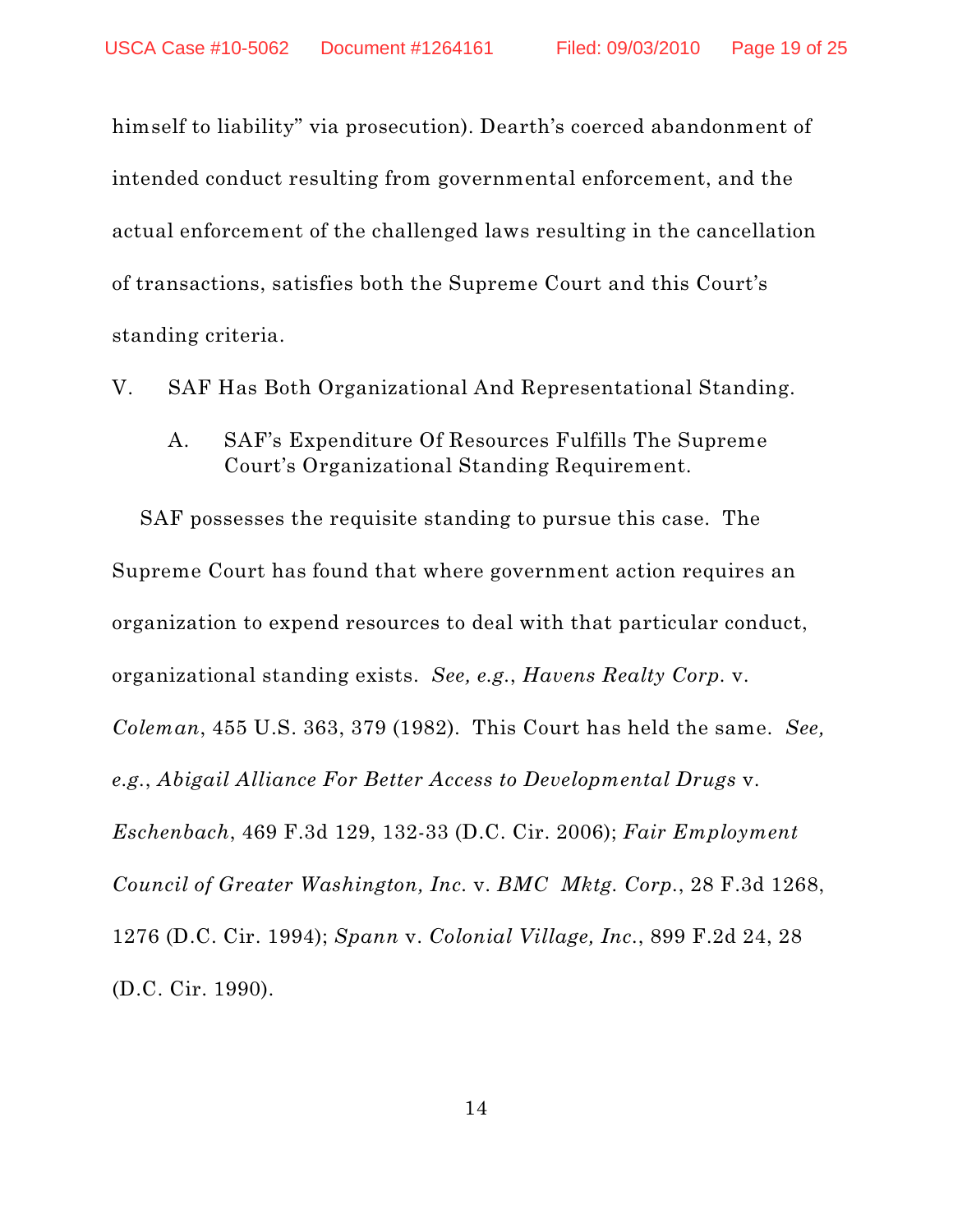The government cites to these cases for precisely this point, yet fails to connect SAF's mission and accompanying use of resources to its grounds for standing. Similar to the organizations in the cited cases, SAF has been forced to expend financial, administrative, and other resources to "identify and counteract" the government's discriminatory behavior, *Havens*, 455 U.S. at 379; *Fair Employment Council*, 28 F.3d at 1276; *Spann*, 899 F.2d at 28; to "increase[] education efforts to inform the public about laws prohibiting" this violation of constitutional rights, *Spann*, 899 F.2d at 28; and to assist "its members and the public [to] address the unduly burdensome requirements" imposed by the regulations, *Abigail Alliance*, 469 F.3d at 132-33. These activities are necessary to fulfill SAF's mission to serve, educate, and inform the public about gun control policies, and thus go beyond a mere "setback to the organization's abstract social interests," *Havens*, 455 U.S. at 379. Accordingly, SAF's standing as an organization is firmly established.

B. SAF Has Standing To Represent Its Members, One Of Whom Is A Party To The Litigation.

SAF has representational standing in this case. To establish representational standing, SAF's members must otherwise have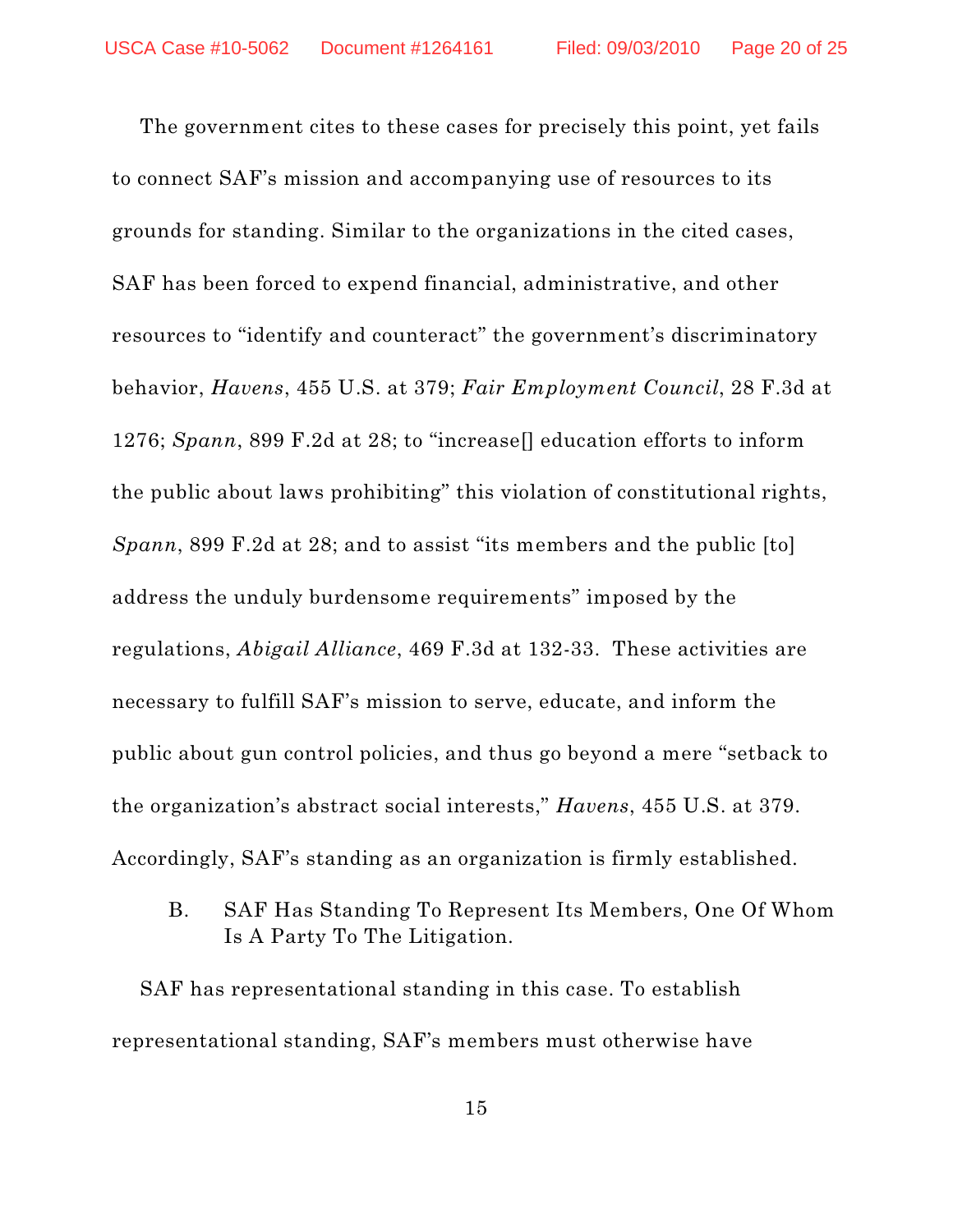standing to sue as individuals, the rights asserted must be germane to SAF's purpose, and neither the constitutional claims nor the request for a permanent injunction must require SAF's members to individually participate. *See United Food & Commercial Workers Union Local 751* v. *Brown Group, Inc.*, 517 U.S. 544, 553 (1996). Given SAF's educational and informational mission to promote Second Amendment rights, this case clearly is germane to SAF's purpose. However, any individual who is harmed by these regulations and can establish standing could bring suit, so it is not necessary for individual SAF members to be personally involved in this case. And, despite the government's incorrect assertion that none of SAF's members are affected by this law, Appellee's Br. 30, Dearth, himself a SAF member, was injured and has individual standing to sue, as established above. *See* Appellant's Br. 47 (discussing the individual standing of "Dearth and *other* SAF members") (emphasis added). Therefore, SAF may bring suit in its representational capacity.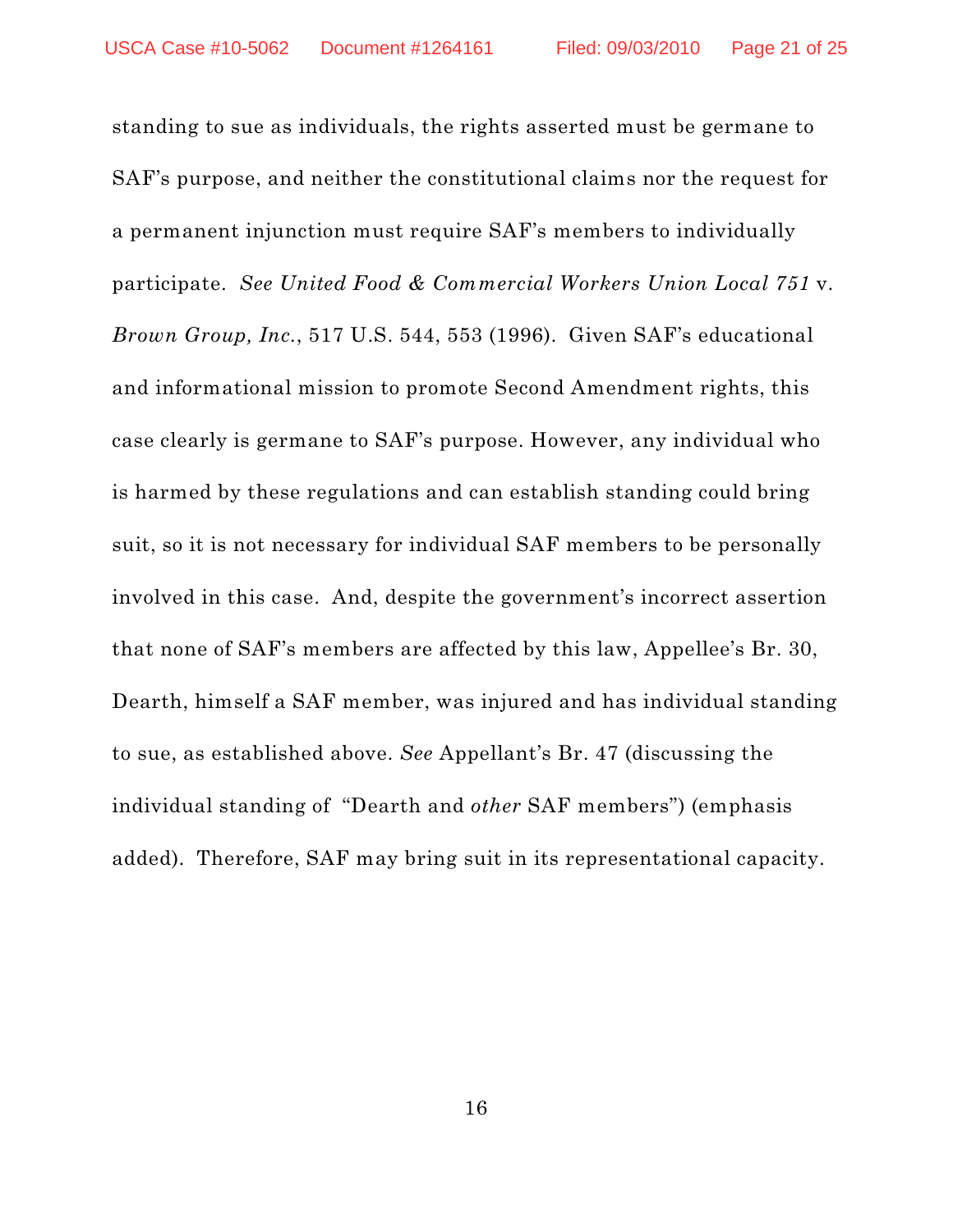#### **CONCLUSION**

Stephen Dearth has suffered a concrete, ongoing impairment of his Second Amendment right to possess firearms for a lawful purpose. He presently intends to obtain a firearm as a U.S. citizen residing abroad, and faces a credible threat of prosecution from the government if he pursues this action.

Indeed, Dearth has already been compelled to forgo his constitutional rights as a result of the challenged laws. These facts establish that he has suffered an injury-in-fact sufficient to support his standing in this lawsuit.

Similarly, the interests at stake in this case directly relate to SAF's organizational purpose and have caused SAF to expend valuable resources as a consequence of the government's actions. SAF therefore has standing to represent itself and its members in this suit.

17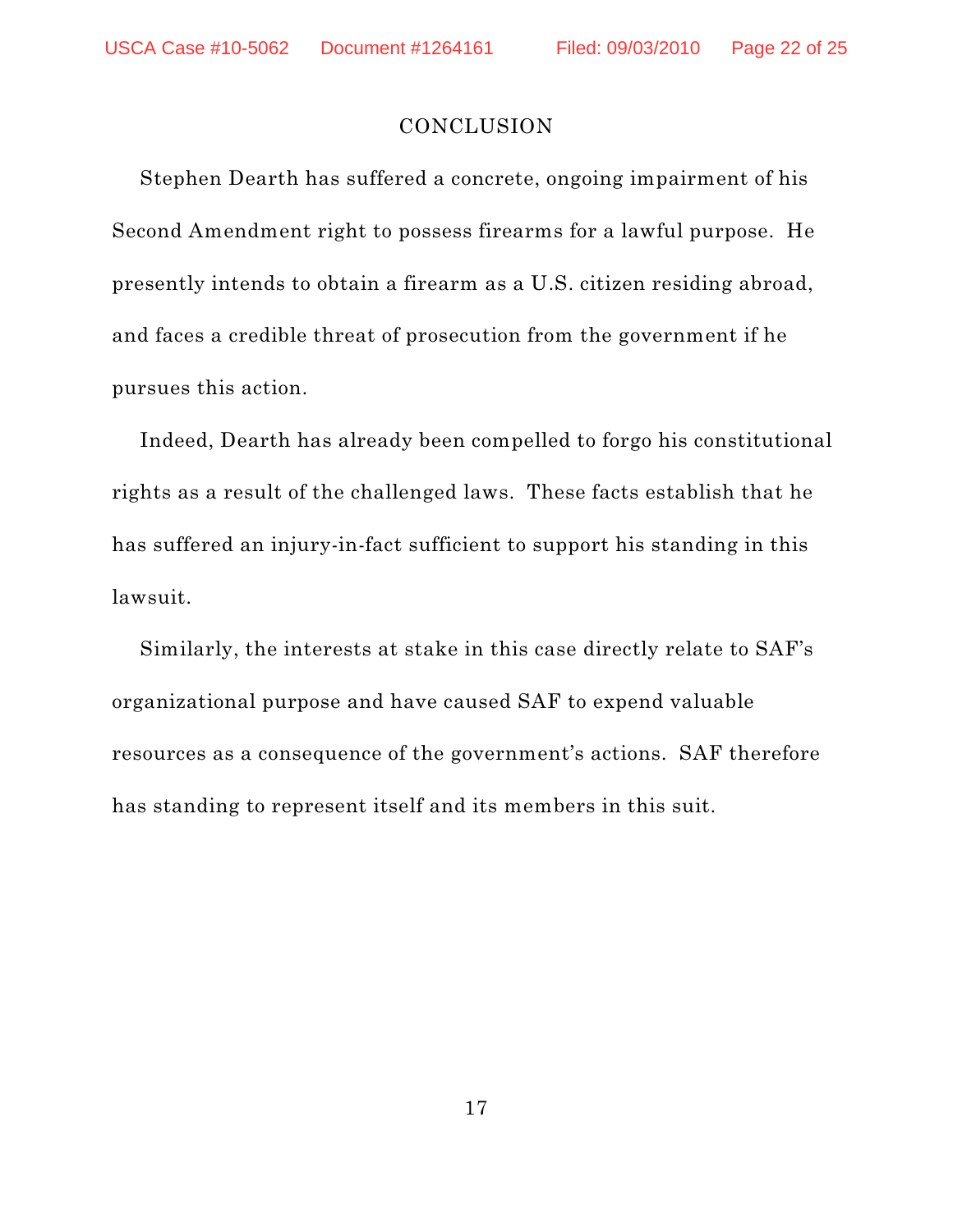Accordingly, the judgment below should be reversed and the case

remanded for resolution of the case on its merits.

Dated: September 3, 2010 Respectfully submitted,

Alan Gura Candice N. Hance GURA & POSSESSKY, PLLC 101 N. Columbus Street, Suite 405 Alexandria, VA 22314 703.835.9085/703.997.7665

By: /s/ Candice N. Hance Candice N. Hance

*Counsel for Appellants*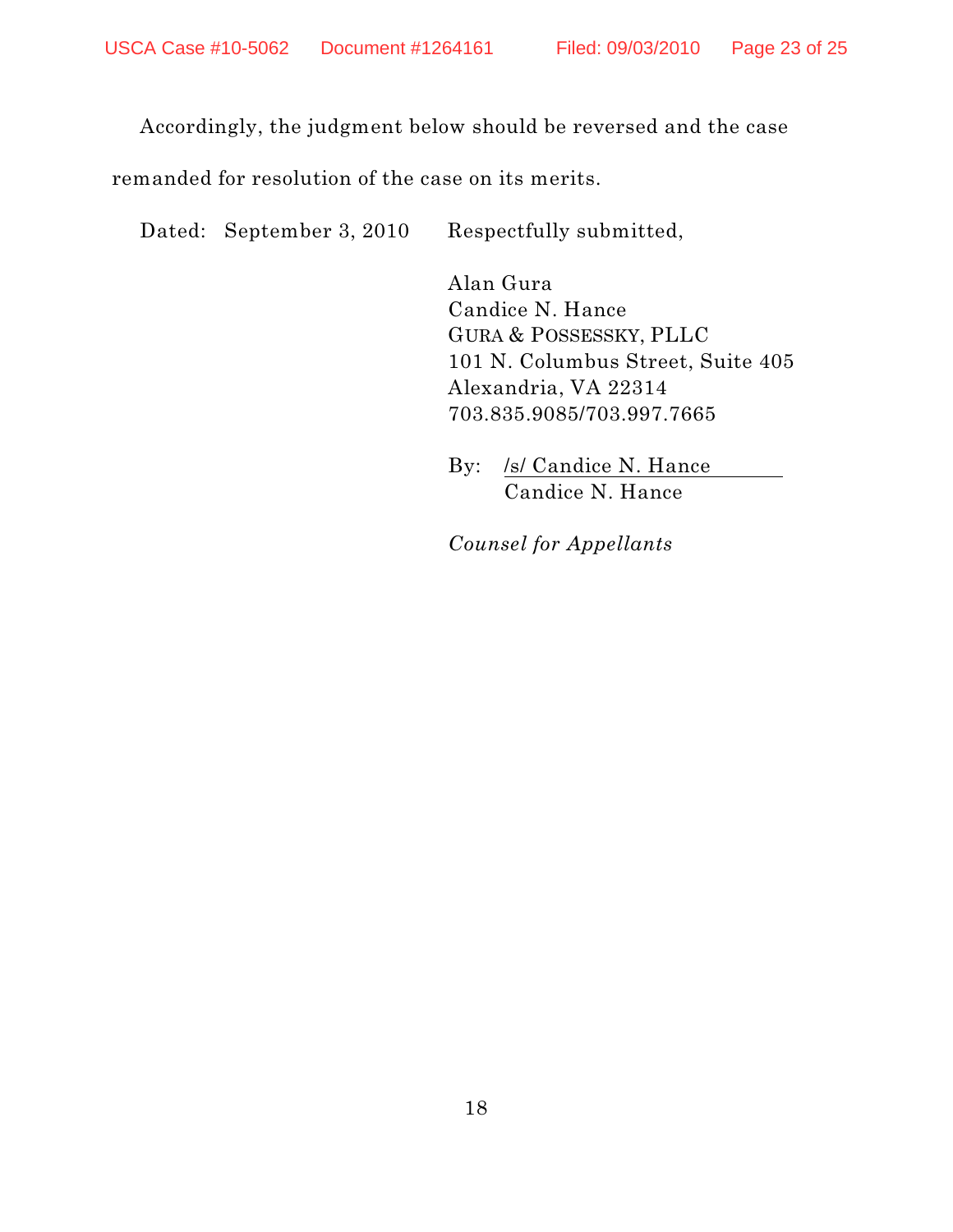## CERTIFICATE OF COMPLIANCE

This brief complies with the type-volume limitation of Federal Rule of Appellate Procedure 32(a)(7)(B) because this brief contains 3,163 words, excluding the parts of the brief exempted by Fed. R. App. P.  $32(a)(7)(B)(iii)$  and Circuit Rule  $32(a)(1)$ .

This brief complies with the typeface requirements of Federal Rule of Appellate Procedure 32(a)(5) and the type-style requirements of Federal Rule of Appellate Procedure 32(a)(6) because this brief has been prepared in proportionately spaced typeface using Corel WordPerfect X4 in 14-point Century Schoolbook font.

> /s/ Candice N. Hance Candice N. Hance *Counsel for Appellants* Dated: September 3, 2010